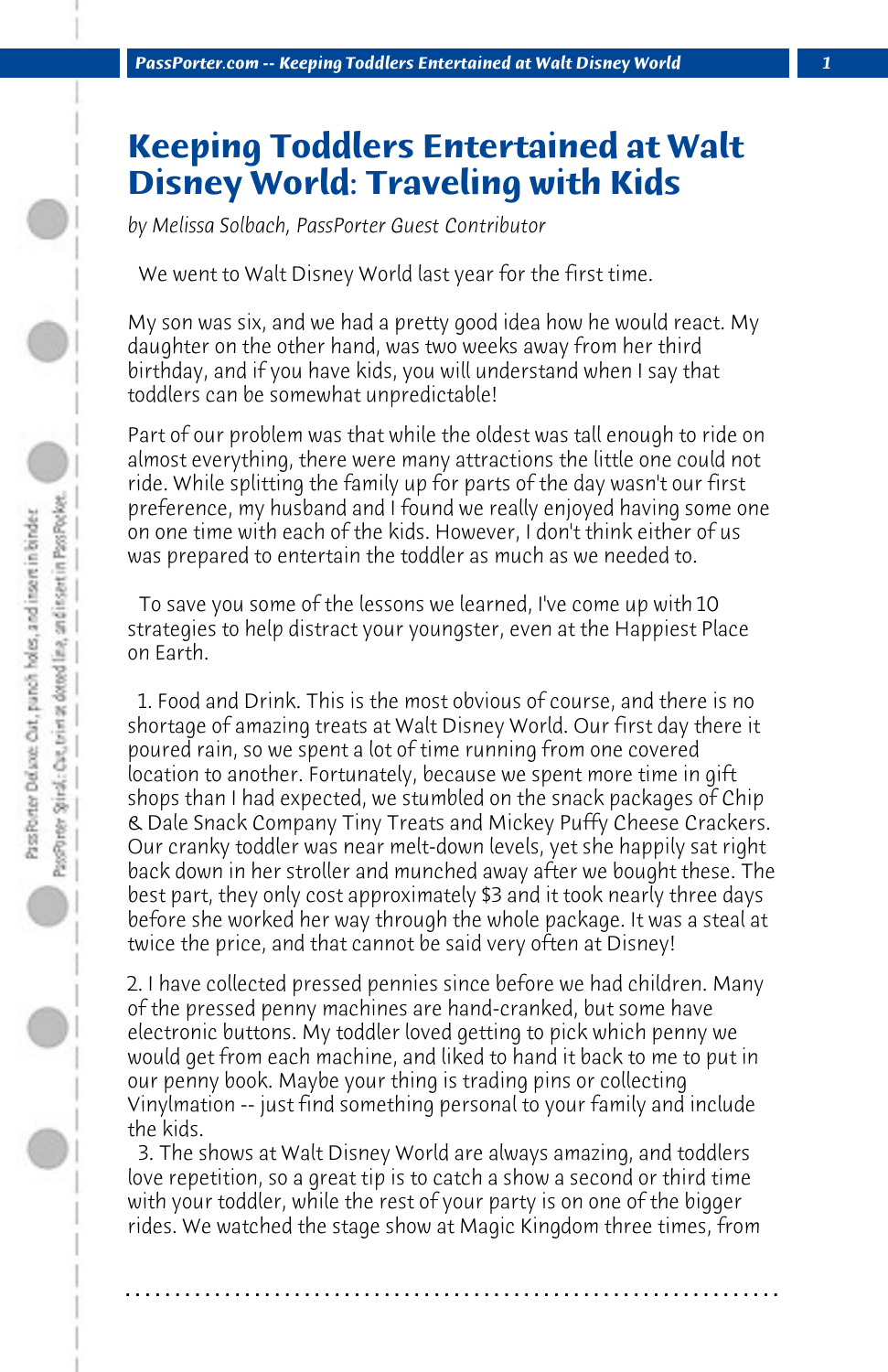three different vantage points, and my toddler was just as fascinated each time. It will also give you both a chance to go get a treat and sit down for a few minutes and rest. This tactic worked great for us when my husband took our oldest to Stitch's Great Escape and then met us after the show in front of the castle.

 4. There is also a practical side to being split up, and that is the option of putting half of your group on a ride and then going to get a FASTPASS for another attraction. We viewed it a little like playing a strategy game, forcing us to use our time as wisely as we could. And putting the tickets into the FASTPASS machine is just hilarious for a little one. She could have done that all day!

 5. We had originally planned to go back to our condo so our toddler could rest, but past the first day, that just didn't happen. We discovered that if we put her in the stroller and walked around at nap time, she would often fall asleep right there, and then we could stroll over to a shady spot and sit down while she slept.

 6. Our children both know how to utilize our iPhones, and that came in very handy at Walt Disney World. We also have some old iPod Nanos that we passed down to them when we got the phones. You might consider taking your old devices and loading them up with things that are guaranteed to keep your toddler amused. They used them to play games, look at pictures and videos from previous days, and take pictures. Speaking of, that brings me to the next tip…

 7. Cameras are endlessly entertaining for a toddler. Don' be afraid to give your child a camera of her own and let her snap away. The different perspective certainly adds to your collection of photos at the end of the trip.

 8. People-watching is one of my favorite things to do in large crowds, and I discovered on this trip it is one of my daughter's favorites as well. We sat and talked about what color shirts people were wearing, or why that kid might be crying, or where we thought that family might be from. I was always surprised at her insights and the things she noticed first.

 9. We did a few character meets on our trip, but found that having patience in long lines was not a strong suit for our toddler. And then, actually meeting the character was very overwhelming, so this goes down as a theoretically good distraction, but only for especially patient or outgoing children. Our daughter was pretty leery of the characters at first, so we had to adjust our expectations, and that might be the case for you, too. We tried a few meet and greets during the week to help

**. . . . . . . . . . . . . . . . . . . . . . . . . . . . . . . . . . . . . . . . . . . . . . . . . . . . . . . . . . . . . . . . . .**